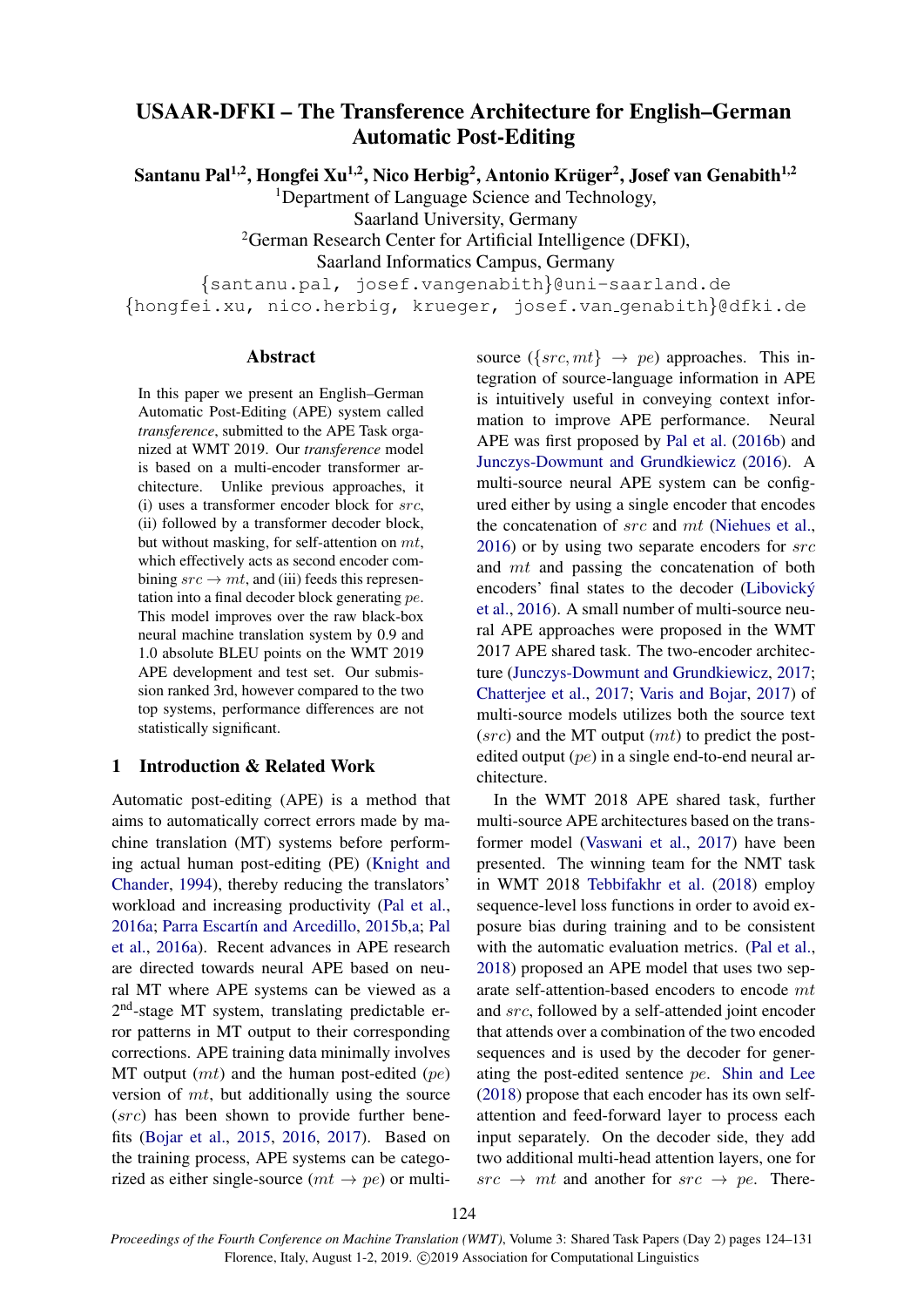after another multi-head attention between the output of those attention layers helps the decoder to capture common words in mt which should remain in pe. The WMT 2018 winner for the PB-SMT task [\(Junczys-Dowmunt and Grundkiewicz,](#page-5-7) [2018\)](#page-5-7) also presented transformer-based multisource APE called a dual-source transformer architecture. They use two encoders and stack an additional cross-attention component for  $src \rightarrow pe$ above the previous cross-attention for  $mt \rightarrow pe$ . Comparing [Shin and Lee](#page-6-10) [\(2018\)](#page-6-10)'s approach with the winner system, there are only two differences in the architecture: (i) the cross-attention order of  $src \rightarrow mt$  and  $src \rightarrow pe$  in the decoder, and (ii) the winner system additionally shares parameters between two encoders.

In this work, we present a multi-source neural APE architecture called *transference*[1](#page-1-0) . Our model contains (i) a source encoder  $(enc_{src})$  which encodes src information, (ii) a second encoder  $(enc_{src \rightarrow mt})$  which can also be viewed as a standard transformer decoding block, however, without masking, and (iii) a decoder  $(dec_{pe})$  which captures the final representation from  $enc_{src \rightarrow mt}$ via cross-attention. We thus recombine the different blocks of the transformer architecture and repurpose them for the APE task in a simple yet effective way. The intuition behind our architecture is to generate better representations via both self- and cross-attention and to further facilitate the learning capacity of the feed-forward layer in the decoder block.

The rest of the paper is organized as follows. In 2, we describe the *transference* architecture; 3 describes our experimental setup; 4 reports the results of our approach against the baseline; and finally, 5 concludes the paper with directions for future work.

# 2 Transference Model for APE

We propose a multi-source transformer model called *transference* (Figure [1\)](#page-1-1), which takes advantage of both the encodings of src and mt and attends over a combination of both sequences while generating the post-edited sentence. The second encoder,  $enc_{src \rightarrow mt}$ , is identical to the transformer's decoder block but uses no masking in the self-attention layer, thus having one self-attention

<span id="page-1-1"></span>

Figure 1: The *transference* model architecture for APE  $({\{src, mt\}}_{tr} \rightarrow pe).$ 

layer and an additional cross-attention layer for  $src \rightarrow mt$ . Here, the  $enc_{src}$  encoder and the  $dec_{pe}$  decoder are equivalent to the original transformer for neural MT [\(Vaswani et al.,](#page-6-7) [2017\)](#page-6-7). Put differently, our multi-source APE implementation extends [Vaswani et al.](#page-6-7) [\(2017\)](#page-6-7) by introducing an additional encoding block by which  $src$  and  $mt$ communicate with the decoder.

# 3 Experiments

We compare our approach against the *raw MT* output provided by the 1<sup>st</sup>-stage MT system. We evaluate the systems using BLEU [\(Papineni et al.,](#page-6-11) [2002\)](#page-6-11) and TER [\(Snover et al.,](#page-6-12) [2006\)](#page-6-12).

## 3.1 Data

For our experiments, we use the English–German WMT 2019 [\(Chatterjee et al.,](#page-5-8) [2018\)](#page-5-8) neural APE data. All released APE datasets consist of English–German triplets containing source English text  $(src)$  from the IT domain, the corresponding German translations  $(mt)$  from a  $1<sup>st</sup>$ stage NMT system, and the corresponding humanpost-edited version (pe). Table [1](#page-2-0) presents the statistics of the released data. As this released APE dataset is small in size (see Table [1\)](#page-2-0), the synthetic eScape APE corpus [\(Negri et al.,](#page-6-13) [2018\)](#page-6-13), consisting of more than 7M triples, is available as an additional resource. All datasets, except for the eScape corpus, do not require any preprocessing in terms of encoding, tokenization or alignment.

For cleaning the noisy eScape dataset containing many unrelated language words (e.g. Chinese), we perform the following two steps: (i) we use the cleaning process described in [Pal et al.](#page-6-14) [\(2015\)](#page-6-14), and (ii) we execute the Moses [\(Koehn et al.,](#page-6-15) [2007\)](#page-6-15) corpus cleaning scripts with minimum and maximum number of tokens set to 1 and 100, respectively.

<span id="page-1-0"></span> $1$ Our implementation is available at [https://](https://github.com/santanupal1980/Transference.git) [github.com/santanupal1980/Transference.](https://github.com/santanupal1980/Transference.git) [git](https://github.com/santanupal1980/Transference.git)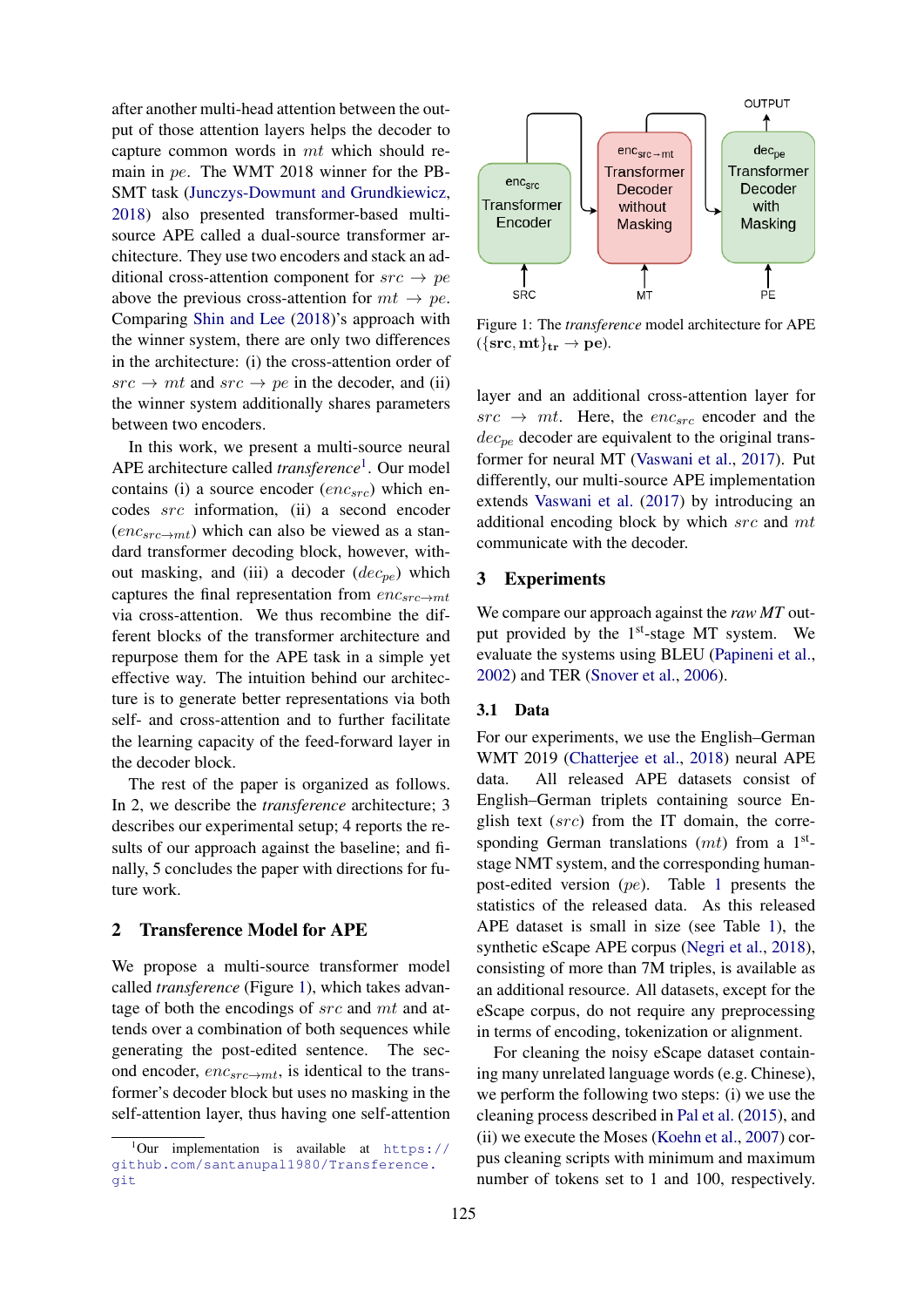<span id="page-2-0"></span>

| Corpus      | Sentences |          |  |
|-------------|-----------|----------|--|
|             | Overall   | Cleaning |  |
| Train       | 13,442    |          |  |
| Dev         | 1,000     |          |  |
| <b>Test</b> | 1,023     |          |  |
| eScape      | 7.2M      | 6.5M     |  |

Table 1: Statistics of the WMT 2019 English-German APE Shared Task Dataset.

(iii) After cleaning, we perform punctuation normalization, and then use the Moses tokenizer to tokenize the eScape corpus with 'no-escape' option. Finally, we apply true-casing.

#### 3.2 Experiment Setup

We split the released data  $(13.4K)$  into two sets; we use the first 12K for training and the remaining 1.4K as validation data. The development set (Dev) released by WMT[2](#page-2-1)019<sup>2</sup> is used as test data for our experiment. We build two models *transference4M* and *transferenceALL* using slightly different training procedures.

For *transference4M*, we first train on a training set called eScape4M combined with the first 12k of the provided NMT training data. This eScape4M data is prepared using in-domain (for our case the 12K training data) bilingual cross-entropy difference for data selection as described in [Axel](#page-5-9)[rod et al.](#page-5-9) [\(2011\)](#page-5-9). The difference in cross-entropy is computed based on two language models (LM): a domain-specific LM is estimated from the indomain (12K) PE corpus  $(lm<sub>i</sub>)$  and the out-domain LM  $(lm<sub>o</sub>)$  is estimated from the eScape corpus. We rank the eScape corpus by assigning a score to each of the individual sentences which is the sum of the three cross-entropy  $(H)$  differences. For a  $j^{th}$  sentence pair  $src_j-mt_j-pe_j$ , the score is calculated based on Equation [1.](#page-2-2)

$$
score = |H_{src}(src_j, lm_i) - H_{src}(src_j, lm_o)|
$$
  
+ |H<sub>mt</sub>(mt<sub>j</sub>, lm<sub>i</sub>) - H<sub>mt</sub>(mt<sub>j</sub>, lm<sub>o</sub>)|  
+ |H<sub>pe</sub>(pe<sub>j</sub>, lm<sub>i</sub>) - H<sub>pe</sub>(pe<sub>j</sub>, lm<sub>o</sub>)| (1)

For *transferenceALL*, we initially train on the complete eScape dataset (eScapeAll) combined with the first 12k of the training data. The eScapeAll data is sorted based on their in-domain similarities as described in Equation [1.](#page-2-2)

Both models are then fine-tuned towards the real data, by training again solely on the first 12k segments of the provided data. For both models, we perform checkpoint averaging using the 8 best checkpoints. We report the results on the development set provided by WMT2019, which we use as a test set.

To handle out-of-vocabulary words and to reduce the vocabulary size, instead of considering words, we consider subword units [\(Sennrich et al.,](#page-6-16) [2016\)](#page-6-16) by using byte-pair encoding (BPE). In the preprocessing step, instead of learning an explicit mapping between BPEs in the  $src$ ,  $mt$  and  $pe$ , we define BPE tokens by jointly processing all triplets. Thus,  $src$ ,  $mt$  and  $pe$  derive a single BPE vocabulary. Since mt and pe belong to the same language (DE) and  $src$  is a close language (EN), they naturally share a good fraction of BPE tokens, which reduces the vocabulary size.

#### 3.3 Hyper-parameter Setup

We follow a similar hyper-parameter setup for all reported systems. All encoders (for  $\{src, mt\}_{tr} \rightarrow pe$ , and the decoder, are composed of a stack of  $N_{src} = N_{mt} = N_{pe} = 6$  identical layers followed by layer normalization. We set all dropout values in the network to 0.1. During training, we employ label smoothing with value  $\epsilon_{ls}$  $= 0.1$ . The learning rate is varied throughout the training process, and increasing for the first training steps  $warmup_{steps} = 8000$  and afterwards decreasing as described in [\(Vaswani et al.,](#page-6-7) [2017\)](#page-6-7). All remaining hyper-parameters are set analogously to those of the transformer's *base* model.

At training time, the batch size is set to 25K tokens, with a maximum sentence length of 256 subwords, and a vocabulary size of 28K. After each epoch, the training data is shuffled. During decoding, we perform beam search with a beam size of 4. We use shared embeddings between  $mt$  and  $pe$ in all our experiments.

#### <span id="page-2-2"></span>4 Results

The results of our two models, *transference4M* and *transferenceALL*, in comparison to the baseline *raw MT* are presented in Table [2](#page-3-0) and [3.](#page-3-1) Table [2](#page-3-0) reports results on the WMT2019 development set (Dev), Table [3](#page-3-1) on the WMT2019 test set (Test).

<span id="page-2-1"></span><sup>&</sup>lt;sup>2</sup>It is to be noted that, the released development set and test set are same as in WMT2018.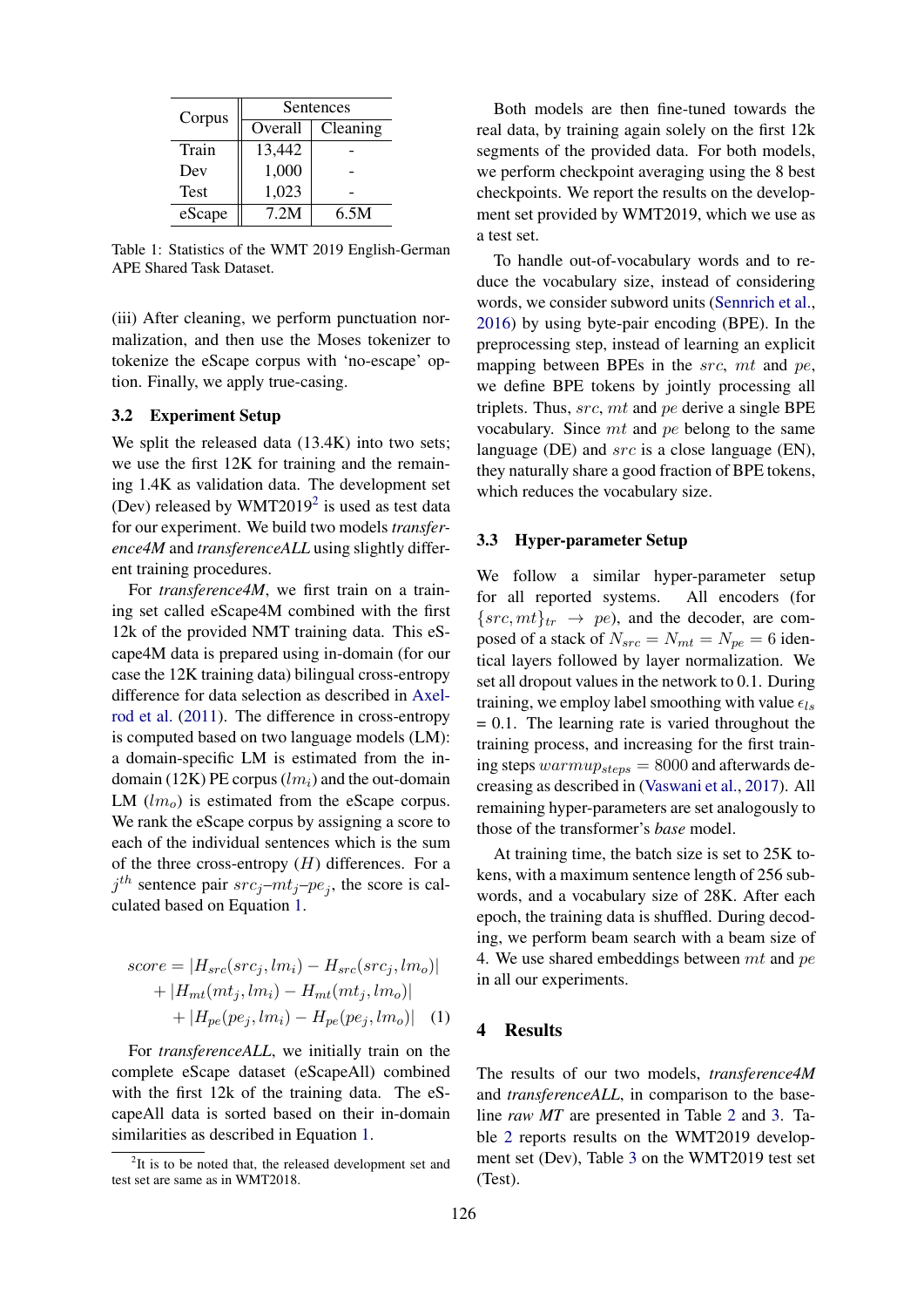<span id="page-3-0"></span>

| Exp                                        | Models                       | Dev             |                  |  |  |  |
|--------------------------------------------|------------------------------|-----------------|------------------|--|--|--|
| No.                                        |                              | <b>BLEU</b> ↑   | TER $\downarrow$ |  |  |  |
| <b>Baseline</b>                            |                              |                 |                  |  |  |  |
|                                            | raw MT                       | 76.76           | 15.08            |  |  |  |
| No fine-tuning                             |                              |                 |                  |  |  |  |
| 2                                          | transference4M (CONTRASTIVE) | $77.11 (+0.35)$ | $14.94(-0.14)$   |  |  |  |
| 3                                          | transferenceALL              | $77.25 (+0.49)$ | $14.87(-0.21)$   |  |  |  |
| Fine tune with 12K                         |                              |                 |                  |  |  |  |
| $\overline{4}$                             | transference4M               | $77.22 (+0.46)$ | $14.89(-0.19)$   |  |  |  |
| 5                                          | transferenceALL              | $77.39 (+0.63)$ | $14.71(-0.37)$   |  |  |  |
| Average 8 checkpoints on fine tuned models |                              |                 |                  |  |  |  |
| 6                                          | transference4M               | $77.27 (+0.51)$ | $14.88(-0.20)$   |  |  |  |
|                                            | transferenceALL (PRIMARY)    | $77.67 (+0.91)$ | $14.52(-0.56)$   |  |  |  |

<span id="page-3-1"></span>Table 2: Evaluation results on the WMT APE 2019 development set for the EN-DE NMT task.

| Exp<br>No.        | Models                       | Test                            |                  |  |  |  |
|-------------------|------------------------------|---------------------------------|------------------|--|--|--|
|                   |                              | <b>BLEU</b> ↑                   | TER $\downarrow$ |  |  |  |
| <b>Baseline</b>   |                              |                                 |                  |  |  |  |
|                   | raw MT                       | 74.73                           | 16.84            |  |  |  |
| <b>Submission</b> |                              |                                 |                  |  |  |  |
| 2                 | transference4M (CONTRASTIVE) | 73.97 $(-0.76)$ 17.31 $(+0.47)$ |                  |  |  |  |
| 3                 | transferenceALL (PRIMARY)    | $75.75 (+1.02)$                 | $16.15(-0.69)$   |  |  |  |

Table 3: Evaluation results on the WMT APE 2019 test set for the EN-DE NMT task.

#### 4.1 Baselines

The *raw MT* output in Table [2](#page-3-0) and Table [3](#page-3-1) is a strong black-box NMT system (i.e., 1st-stage MT) on Dev and Test respectively. We report its performance observed with respect to the ground truth  $(pe)$ , i.e., the post-edited version of mt. The original MT system scores 76.76 BLEU points and 15.08 TER on Dev as well as 74.73 BLEU points and 16.84 TER on Test.

## 4.2 Transference Transformer for APE

Table [2](#page-3-0) shows the results of our *transference* architecture on the Dev set, where our two experimental setups *transference4M* (Exp 2) and *transferenceALL* (Exp 3) improve the performance over the baseline system. Compared to *transference4M* (Exp 2), our *transferenceALL* (Exp 3) performs better in terms of both BLEU and TER on the Dev set. Moreover, fine-tuning our transference models (Exp 4 and 5 in Table [2\)](#page-3-0) yields further performance gains. Additionally averaging the 8 best checkpoints of our fine-tuned version models (Exp 6 and 7) provides further improvements. All models except *transference4M* (CONTRASTIVE, our *contrastive* submission in WMT2019 APE task)

yield statistically significant results ( $p < 0.001$ ) over the *raw MT* baseline. *transferenceALL* (PRI-MARY, our *primary* submission in WMT2019 APE task) (Exp 7) also provides statistically significant improvement over *transference4M* (Exp 6). For these and all following significance tests we employ the method by [Clark et al.](#page-5-10)  $(2011)^3$  $(2011)^3$  $(2011)^3$ . Table [2](#page-3-0) shows that our APE architecture *transferenceALL* (PRIMARY) (Exp 7) significantly improves over the already very good NMT system by about +0.91 BLEU and -0.56 TER.

Table [3](#page-3-1) presents the results of our submissions on the Test set in the WMT 2019 EN-DE APE task. We submitted *transference4M* (CONTRASTIVE) system – a weak model having performance close to the baseline, (i) to check whether in-domain data provides any gain in performance on the Test set or not, (ii) to create another baseline trained on in-domain data, by which we could analyze our PRIMARY transference model's capability of transfer learning. So far, we could not find an explanation why our CONTRASTIVE system behaves completely different on the Test set compared to the Dev

<span id="page-3-2"></span><sup>3</sup><https://github.com/jhclark/multeval>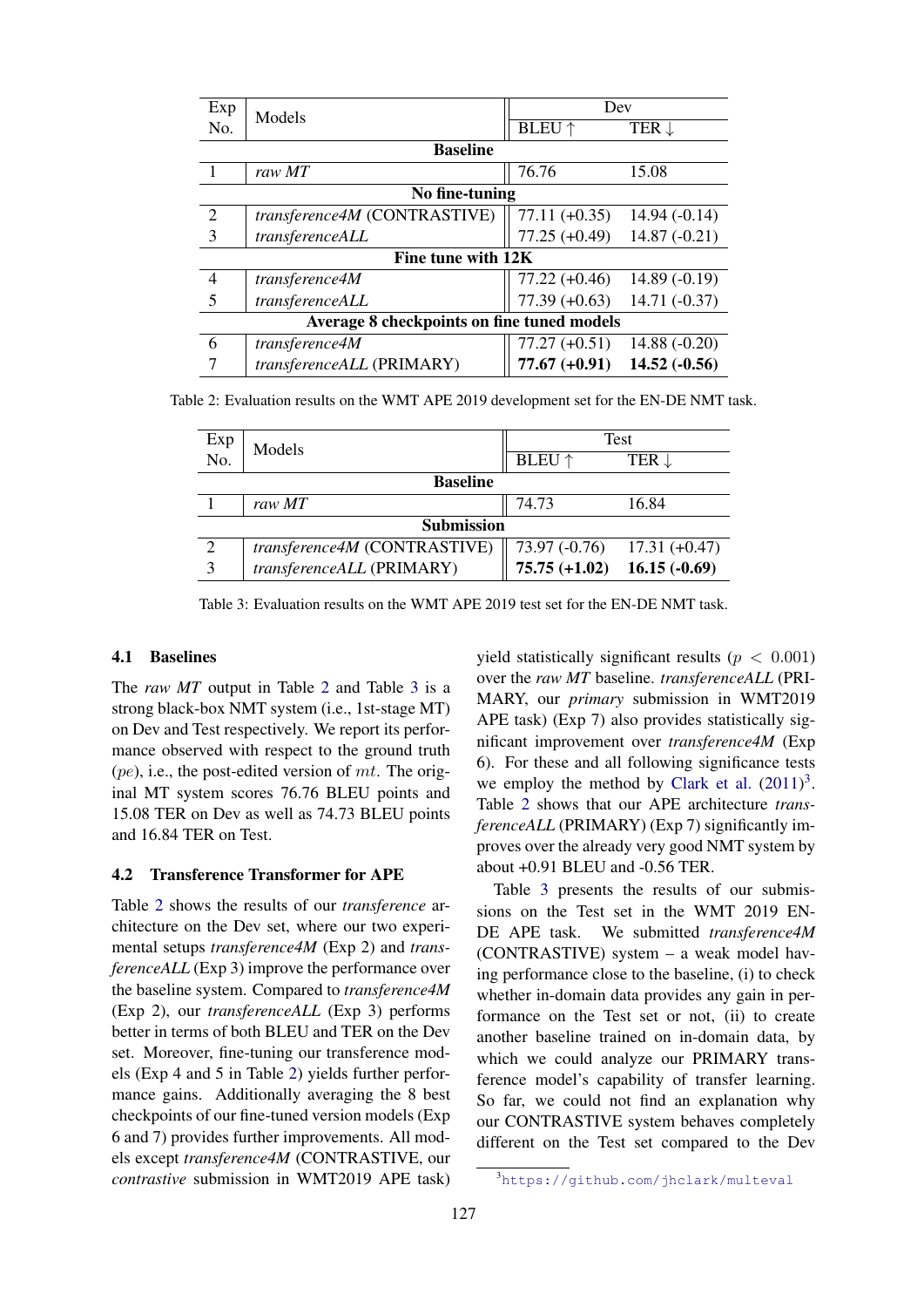set. However, our primary submission *transferenceALL* (PRIMARY) shows similar performance on the WMT2019 Test set as on the Dev set. Overall our *transferenceALL* (PRIMARY) submission achieves statistically significant +1.02 absolute BLEU point and -0.69 absolute in TER improvements in performance over the baseline on the Test set.

### 4.3 Discussion

It is important to note that raw MT provides a strong baseline. Our proposed *transference* model (*transferenceALL*) shows statistically significant improvements in terms of BLEU and TER compared to this baseline even before fine-tuning, and further improvements after fine-tuning. Finally, after averaging the 8 best checkpoints, our *transferenceALL* model also shows consistent improvements in comparison to the baseline and other experimental setups.

Table [4](#page-5-11) shows the performance of our *transferenceALL* model compared to the winner system of WMT 2018 ( $wmt18_{Best}$ ) for the NMT task [\(Tebb](#page-6-8)[ifakhr et al.,](#page-6-8) [2018\)](#page-6-8) on Dev and Test data. The primary submission of  $wmt18_{Best}$  scores 14.78 in TER and 77.74 in BLEU on the Dev set and 16.46 in TER and 75.53 in BLEU on the Test set. In comparison to  $wmt18_{Best}$ , our *transferenceALL* model achieves better scores in TER on both the Dev and Test set, however, in terms of BLEU the score acquired by our *transferenceALL* model is slightly worse for the Dev set, while some improvements were achieved on the Test data. In comparison to the  $wmt2019_{Best}$  system, which achieved 16.06 in TER and 75.95 in BLEU ac-cording to the official released results<sup>[4](#page-4-0)</sup>, we do not used BERT [\(Devlin et al.,](#page-5-12) [2018\)](#page-5-12) in our system. Even though  $wmt2019_{Best}$  integrated BERT, there is no statistical significant performance difference to our primary submission. Moreover, our system does not perform ensembling of multiple models, as the  $2^{nd}$  best system in WMT 2019, which achieves 16.11 in TER and 76.22 in BLEU.

We believe the reasons for the effectiveness of our approach to be as follows. (1) Our  $enc_{src \rightarrow mt}$ contains two attention mechanisms: one is selfattention and another is cross-attention. The selfattention layer is not masked here; therefore, the cross-attention layer in  $enc_{src \rightarrow mt}$  is informed by both previous and future time-steps from the selfattended representation of  $mt$  (enc<sub>mt</sub>) and additionally from  $enc_{src}$ . As a result, each state representation of  $enc_{src \rightarrow mt}$  is learned from the context of src and mt. This might produce better representations for  $dec_{pe}$  which can access the combined context. In contrast, in  $wmt18_{Best}$ , the  $dec_{pe}$  accesses the concatenated encoded representations from *src* and *mt* encoder jointly. (2) Since  $pe$  is a post-edited version of  $mt$ , sharing the same language,  $mt$  and  $pe$  are quite similar compared to src. Therefore, attending over a fine-tuned representation from  $mt$  along with  $src$ , which is what we have done in this work, might be a reason for the better results compared to those achieved by attending over concatenated encoded information from src and mt directly.

#### 5 Conclusions and Future Work

In this paper, we presented our submissions to the APE shared task at WMT 2019. We extend the transformer-based architecture to a multi-encoder transformer-based model that extends the standard transformer blocks in a simple and effective way for the APE task. Our model makes use of two separate encoders to encode src and mt; the second encoder additionally attends over a combination of both sequences to prepare the representation for the decoder to generate the post-edited translation. The proposed model outperforms the best-performing system of WMT 2018 on the Test data. Our primary submission ranked  $3^{rd}$ , however compared to other two top systems, the performance differences are not statistically significant.

Taking a departure from traditional transformerbased encoders, which perform self-attention only, our second encoder also performs cross-attention to produce representations for the decoder based on both src and mt. Our proposed multi-encoder transformer-based architecture is also generic and can be used for any multi-modal (or multi-source) task, e.g., multi-modal translation, multi-modal summarization.

#### Acknowledgments

This research was funded in part by the German research foundation (DFG) under grant number GE 2819/2-1 (project MMPE) and the German Federal Ministry of Education and Research (BMBF) under funding code 01IW17001 (project Deeplee). The responsibility for this publication

<span id="page-4-0"></span><sup>4</sup> http://www.statmt.org/wmt19/ape-task.html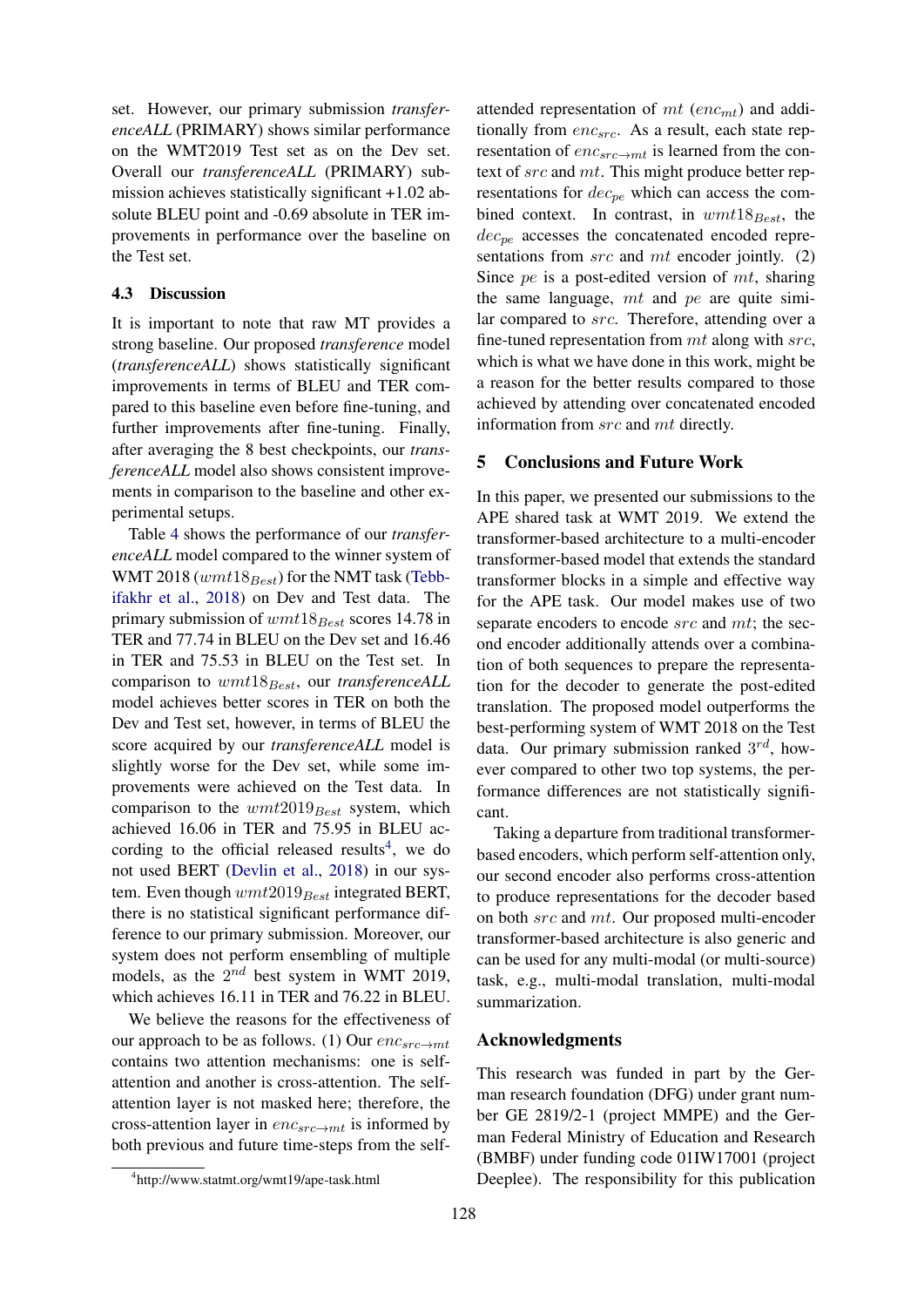<span id="page-5-11"></span>

| Models                                                               | Dev           |                  | Test                                            |       |
|----------------------------------------------------------------------|---------------|------------------|-------------------------------------------------|-------|
|                                                                      | <b>BLEU</b> ↑ | TER $\downarrow$ | <b>BLEU</b> $\uparrow$                          | TER J |
| $wmt2018_{Best}$                                                     | $\mid$ 77.74  | 14.78            | 75.53                                           | 16.46 |
| transference ALL   77.67 $(-0.07)$ <b>14.52 <math>(-0.26)</math></b> |               |                  | $\vert 75.75 (+0.22) \vert 16.15 (-0.31) \vert$ |       |

Table 4: Comparison with  $wmt2018_{Best}$  on the WMT APE 2018 Dev/Test set for the EN-DE NMT task.

lies with the authors. We also want to thank the reviewers for their valuable input, and the organizers of the shared task. We also thank the NVIDIA Corporation for providing a GPU through the NVIDIA GPU Grant.

## References

- <span id="page-5-9"></span>Amittai Axelrod, Xiaodong He, and Jianfeng Gao. 2011. Domain Adaptation via Pseudo In-domain Data Selection. In *Proceedings of the Conference on Empirical Methods in Natural Language Processing*, EMNLP '11, pages 355–362.
- <span id="page-5-3"></span>Ondřej Bojar, Rajen Chatterjee, Christian Federmann, Yvette Graham, Barry Haddow, Shujian Huang, Matthias Huck, Philipp Koehn, Qun Liu, Varvara Logacheva, Christof Monz, Matteo Negri, Matt Post, Raphael Rubino, Lucia Specia, and Marco Turchi. 2017. Findings of the 2017 Conference on Machine Translation (WMT17). In *Proceedings of the Second Conference on Machine Translation, Volume 2: Shared Task Papers*, pages 169– 214, Copenhagen, Denmark. Association for Computational Linguistics.
- <span id="page-5-2"></span>Ondřej Bojar, Rajen Chatterjee, Christian Federmann, Yvette Graham, Barry Haddow, Matthias Huck, Antonio Jimeno Yepes, Philipp Koehn, Varvara Logacheva, Christof Monz, Matteo Negri, Aurelie Neveol, Mariana Neves, Martin Popel, Matt Post, Raphael Rubino, Carolina Scarton, Lucia Specia, Marco Turchi, Karin Verspoor, and Marcos Zampieri. 2016. Findings of the 2016 Conference on Machine Translation. In *Proceedings of the First Conference on Machine Translation*, pages 131– 198, Berlin, Germany. Association for Computational Linguistics.
- <span id="page-5-1"></span>Ondřej Bojar, Rajen Chatterjee, Christian Federmann, Barry Haddow, Matthias Huck, Chris Hokamp, Philipp Koehn, Varvara Logacheva, Christof Monz, Matteo Negri, Matt Post, Carolina Scarton, Lucia Specia, and Marco Turchi. 2015. Findings of the 2015 Workshop on Statistical Machine Translation. In *Proceedings of the Tenth Workshop on Statistical Machine Translation*, pages 1–46, Lisbon, Portugal. Association for Computational Linguistics.
- <span id="page-5-6"></span>Rajen Chatterjee, M. Amin Farajian, Matteo Negri, Marco Turchi, Ankit Srivastava, and Santanu Pal. 2017. Multi-Source Neural Automatic Post-Editing: FBK's participation in the WMT 2017 APE shared task. In *Proceedings of the Second Conference on*

*Machine Translation, Volume 2: Shared Task Papers*, pages 630–638, Copenhagen, Denmark. Association for Computational Linguistics.

- <span id="page-5-8"></span>Rajen Chatterjee, Matteo Negri, Raphael Rubino, and Marco Turchi. 2018. Findings of the WMT 2018 Shared Task on Automatic Post-Editing. In *Proceedings of the Third Conference on Machine Translation, Volume 2: Shared Task Papers*, Brussels, Belgium. Association for Computational Linguistics.
- <span id="page-5-10"></span>Jonathan H. Clark, Chris Dyer, Alon Lavie, and Noah A. Smith. 2011. [Better Hypothesis Testing](http://dl.acm.org/citation.cfm?id=2002736.2002774) [for Statistical Machine Translation: Controlling for](http://dl.acm.org/citation.cfm?id=2002736.2002774) [Optimizer Instability.](http://dl.acm.org/citation.cfm?id=2002736.2002774) In *Proceedings of the 49th Annual Meeting of the Association for Computational Linguistics: Human Language Technologies: Short Papers - Volume 2*, HLT '11, pages 176–181, Stroudsburg, PA, USA. Association for Computational Linguistics.
- <span id="page-5-12"></span>Jacob Devlin, Ming-Wei Chang, Kenton Lee, and Kristina Toutanova. 2018. Bert: Pre-training of deep bidirectional transformers for language understanding. *arXiv preprint arXiv:1810.04805*.
- <span id="page-5-4"></span>Marcin Junczys-Dowmunt and Roman Grundkiewicz. 2016. [Log-linear Combinations of Monolingual and](http://www.aclweb.org/anthology/W/W16/W16-2378) [Bilingual Neural Machine Translation Models for](http://www.aclweb.org/anthology/W/W16/W16-2378) [Automatic Post-Editing.](http://www.aclweb.org/anthology/W/W16/W16-2378) In *Proceedings of the First Conference on Machine Translation*, pages 751– 758, Berlin, Germany.
- <span id="page-5-5"></span>Marcin Junczys-Dowmunt and Roman Grundkiewicz. 2017. [The AMU-UEdin Submission to the WMT](http://www.aclweb.org/anthology/W17-4774) [2017 Shared Task on Automatic Post-Editing.](http://www.aclweb.org/anthology/W17-4774) In *Proceedings of the Second Conference on Machine Translation, Volume 2: Shared Task Papers*, pages 639–646, Copenhagen, Denmark. Association for Computational Linguistics.
- <span id="page-5-7"></span>Marcin Junczys-Dowmunt and Roman Grundkiewicz. 2018. [MS-UEdin Submission to the WMT2018](http://www.aclweb.org/anthology/W18-6468) [APE Shared Task: Dual-Source Transformer for](http://www.aclweb.org/anthology/W18-6468) [Automatic Post-Editing.](http://www.aclweb.org/anthology/W18-6468) In *Proceedings of the Third Conference on Machine Translation, Volume 2: Shared Task Papers*, pages 835–839, Belgium, Brussels. Association for Computational Linguistics.
- <span id="page-5-0"></span>Kevin Knight and Ishwar Chander. 1994. Automated Postediting of Documents. In *Proceedings of the Twelfth National Conference on Artificial Intelligence (Vol. 1)*, AAAI '94, pages 779–784, Seattle, Washington, USA.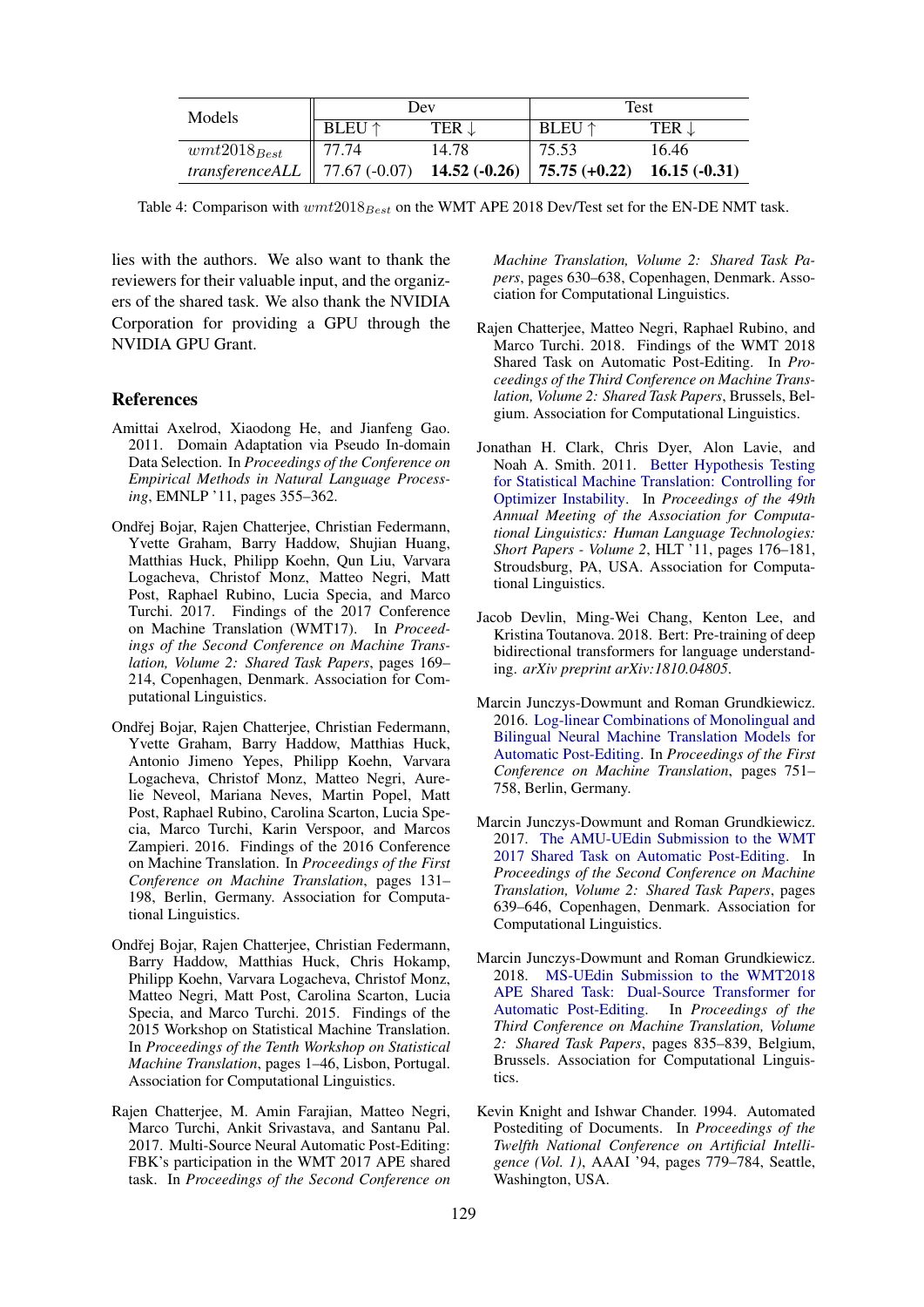- <span id="page-6-15"></span>Philipp Koehn, Hieu Hoang, Alexandra Birch, Chris Callison-Burch, Marcello Federico, Nicola Bertoldi, Brooke Cowan, Wade Shen, Christine Moran, Richard Zens, Chris Dyer, Ondřej Bojar, Alexandra Constantin, and Evan Herbst. 2007. Moses: Open Source Toolkit for Statistical Machine Translation. In *Proceedings of the 45th Annual Meeting of the ACL on Interactive Poster and Demonstration Sessions*, pages 177–180, Prague, Czech Republic.
- <span id="page-6-5"></span>Jindřich Libovický, Jindřich Helcl, Marek Tlustý, Ondřej Bojar, and Pavel Pecina. 2016. CUNI System for WMT16 Automatic Post-Editing and Multimodal Translation Tasks. In *Proceedings of the First Conference on Machine Translation*, pages 646– 654, Berlin, Germany. Association for Computational Linguistics.
- <span id="page-6-13"></span>Matteo Negri, Marco Turchi, Rajen Chatterjee, and Nicola Bertoldi. 2018. ESCAPE: a Large-scale Synthetic Corpus for Automatic Post-Editing. In *Proceedings of the Eleventh International Conference on Language Resources and Evaluation (LREC 2018)*, Miyazaki, Japan. European Language Resources Association (ELRA).
- <span id="page-6-4"></span>Jan Niehues, Eunah Cho, Thanh-Le Ha, and Alex Waibel. 2016. Pre-Translation for Neural Machine Translation. In *Proceedings of COLING 2016, the 26th International Conference on Computational Linguistics: Technical Papers*, pages 1828–1836, Osaka, Japan. The COLING 2016 Organizing Committee.
- <span id="page-6-9"></span>Santanu Pal, Nico Herbig, Antonio Krger, and Josef van Genabith. 2018. [A Transformer-Based Multi-](http://www.aclweb.org/anthology/W18-6469)[Source Automatic Post-Editing System.](http://www.aclweb.org/anthology/W18-6469) In *Proceedings of the Third Conference on Machine Translation, Volume 2: Shared Task Papers*, pages 840–848, Belgium, Brussels. Association for Computational Linguistics.
- <span id="page-6-14"></span>Santanu Pal, Sudip Naskar, and Josef van Genabith. 2015. [UdS-sant: English–German hybrid machine](https://doi.org/10.18653/v1/W15-3017) [translation system.](https://doi.org/10.18653/v1/W15-3017) In *Proceedings of the Tenth Workshop on Statistical Machine Translation*, pages 152–157, Lisbon, Portugal. Association for Computational Linguistics.
- <span id="page-6-0"></span>Santanu Pal, Sudip Kumar Naskar, and Josef van Genabith. 2016a. Multi-Engine and Multi-Alignment Based Automatic Post-Editing and Its Impact on Translation Productivity. In *Proceedings of COL-ING 2016, the 26th International Conference on Computational Linguistics: Technical Papers*, pages 2559–2570, Osaka, Japan.
- <span id="page-6-3"></span>Santanu Pal, Sudip Kumar Naskar, Mihaela Vela, and Josef van Genabith. 2016b. [A Neural Network](http://anthology.aclweb.org/P16-2046) [Based Approach to Automatic Post-Editing.](http://anthology.aclweb.org/P16-2046) In *Proceedings of the 54th Annual Meeting of the Association for Computational Linguistics (Volume 2: Short Papers)*, pages 281–286, Berlin, Germany. Association for Computational Linguistics.
- <span id="page-6-11"></span>Kishore Papineni, Salim Roukos, Todd Ward, and Wei-Jing Zhu. 2002. BLEU: A Method for Automatic Evaluation of Machine Translation. In *Proceedings of the 40th Annual Meeting on Association for Computational Linguistics*, ACL '02, pages 311–318, Philadelphia, Pennsylvania.
- <span id="page-6-2"></span>Carla Parra Escartín and Manuel Arcedillo. 2015a. Living on the Edge: Productivity Gain Thresholds in Machine Translation Evaluation Metrics. In *Proceedings of the Fourth Workshop on Postediting Technology and Practice*, pages 46–56, Miami, Florida (USA). Association for Machine Translation in the Americas (AMTA).
- <span id="page-6-1"></span>Carla Parra Escartín and Manuel Arcedillo. 2015b. Machine Translation Evaluation Made Fuzzier: A Study on Post-Editing Productivity and Evaluation Metrics in Commercial Settings. In *Proceedings of the MT Summit XV*, Miami (Florida). International Association for Machine Translation (IAMT).
- <span id="page-6-16"></span>Rico Sennrich, Barry Haddow, and Alexandra Birch. 2016. Neural Machine Translation of Rare Words with Subword Units. In *Proceedings of the 54th Annual Meeting of the Association for Computational Linguistics, ACL 2016, August 7-12, 2016, Berlin, Germany, Volume 1: Long Papers*.
- <span id="page-6-10"></span>Jaehun Shin and Jong-Hyeok Lee. 2018. [Multi](http://www.aclweb.org/anthology/W18-6471)[encoder Transformer Network for Automatic Post-](http://www.aclweb.org/anthology/W18-6471)[Editing.](http://www.aclweb.org/anthology/W18-6471) In *Proceedings of the Third Conference on Machine Translation, Volume 2: Shared Task Papers*, pages 853–858, Belgium, Brussels. Association for Computational Linguistics.
- <span id="page-6-12"></span>Matthew Snover, Bonnie Dorr, Richard Schwartz, Linnea Micciulla, and John Makhoul. 2006. A study of Translation Edit Rate with Targeted Human Annotation. In *Proceedings of Association for Machine Translation in the Americas*, pages 223–231, Cambridge, Massachusetts, USA.
- <span id="page-6-8"></span>Amirhossein Tebbifakhr, Ruchit Agrawal, Rajen Chatterjee, Matteo Negri, and Marco Turchi. 2018. [Multi-Source Transformer with Combined Losses](http://www.aclweb.org/anthology/W18-6472) [for Automatic Post Editing.](http://www.aclweb.org/anthology/W18-6472) In *Proceedings of the Third Conference on Machine Translation, Volume 2: Shared Task Papers*, pages 859–865, Belgium, Brussels. Association for Computational Linguistics.
- <span id="page-6-6"></span>Dusan Varis and Ondřej Bojar. 2017. CUNI System for WMT17 Automatic Post-Editing Task. In *Proceedings of the Second Conference on Machine Translation, Volume 2: Shared Task Papers*, pages 661– 666, Copenhagen, Denmark. Association for Computational Linguistics.
- <span id="page-6-7"></span>Ashish Vaswani, Noam Shazeer, Niki Parmar, Jakob Uszkoreit, Llion Jones, Aidan N Gomez, Łukasz Kaiser, and Illia Polosukhin. 2017. [Attention Is All](http://papers.nips.cc/paper/7181-attention-is-all-you-need.pdf) [You Need.](http://papers.nips.cc/paper/7181-attention-is-all-you-need.pdf) In I. Guyon, U. V. Luxburg, S. Bengio,